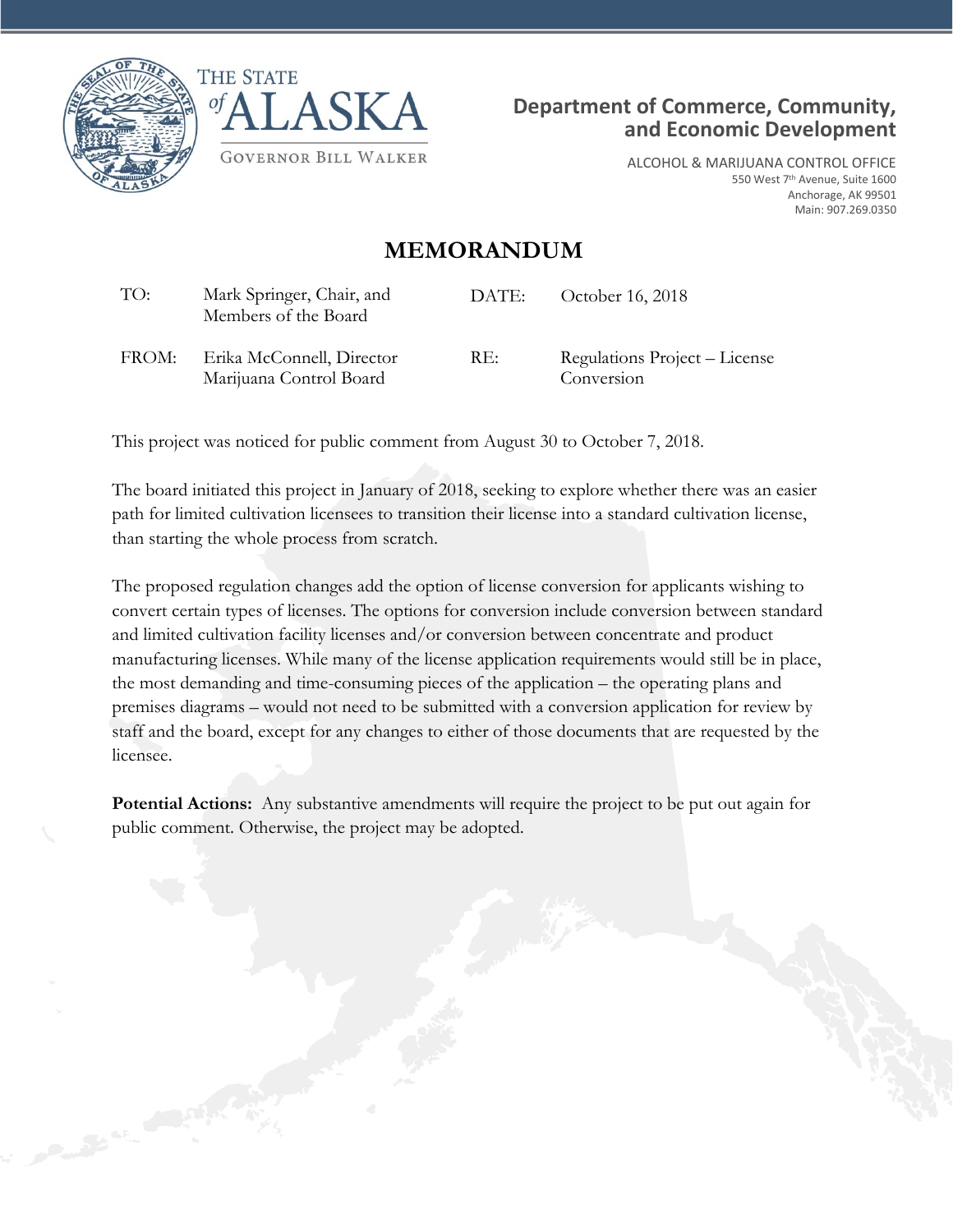3 AAC 306.010(a) is amended to read:

(a) The board will not issue a marijuana establishment license if the licensed premises will be located within 500 feet of a school ground, a recreation or youth center, a building in which religious services are regularly conducted, or a correctional facility. The distance specified in this subsection must be measured by the shortest pedestrian route from the public entrance of the building in which the licensed premises would be located to the outer boundaries of the school ground, the outer boundaries of the recreation or youth center, the main public entrance of the building in which religious services are regularly conducted, or the main public entrance of the correctional facility. This section does not prohibit the renewal of an existing marijuana establishment license**, a license conversion under 3 AAC 306.047,** or the transfer of an existing marijuana establishment license to another person if the licensed premises were in use before the school ground, recreation or youth center, the building in which religious services are regularly conducted, or a correctional facility began use of a site within 500 feet. If an existing marijuana establishment license for premises located within 500 feet of a school ground, a recreation or youth center, a building in which religious services are regularly conducted, or a correctional facility is revoked or expires, the board will not issue another marijuana establishment license for the same premises unless the school ground, the recreation or youth center, the building in which religious services are regularly conducted, or the correctional facility no longer occupies the site within 500 feet. (Eff. 2/21/2016, Register 217; am\_\_\_/\_\_\_/\_\_\_\_, Register \_\_\_\_\_)

| <b>Authority:</b> AS 17.38.010 | AS 17.38.150 | AS 17.38.200 |
|--------------------------------|--------------|--------------|
| AS 17.38.070                   | AS 17.38.190 | AS 17.38.900 |
| AS 17.38.121                   |              |              |

1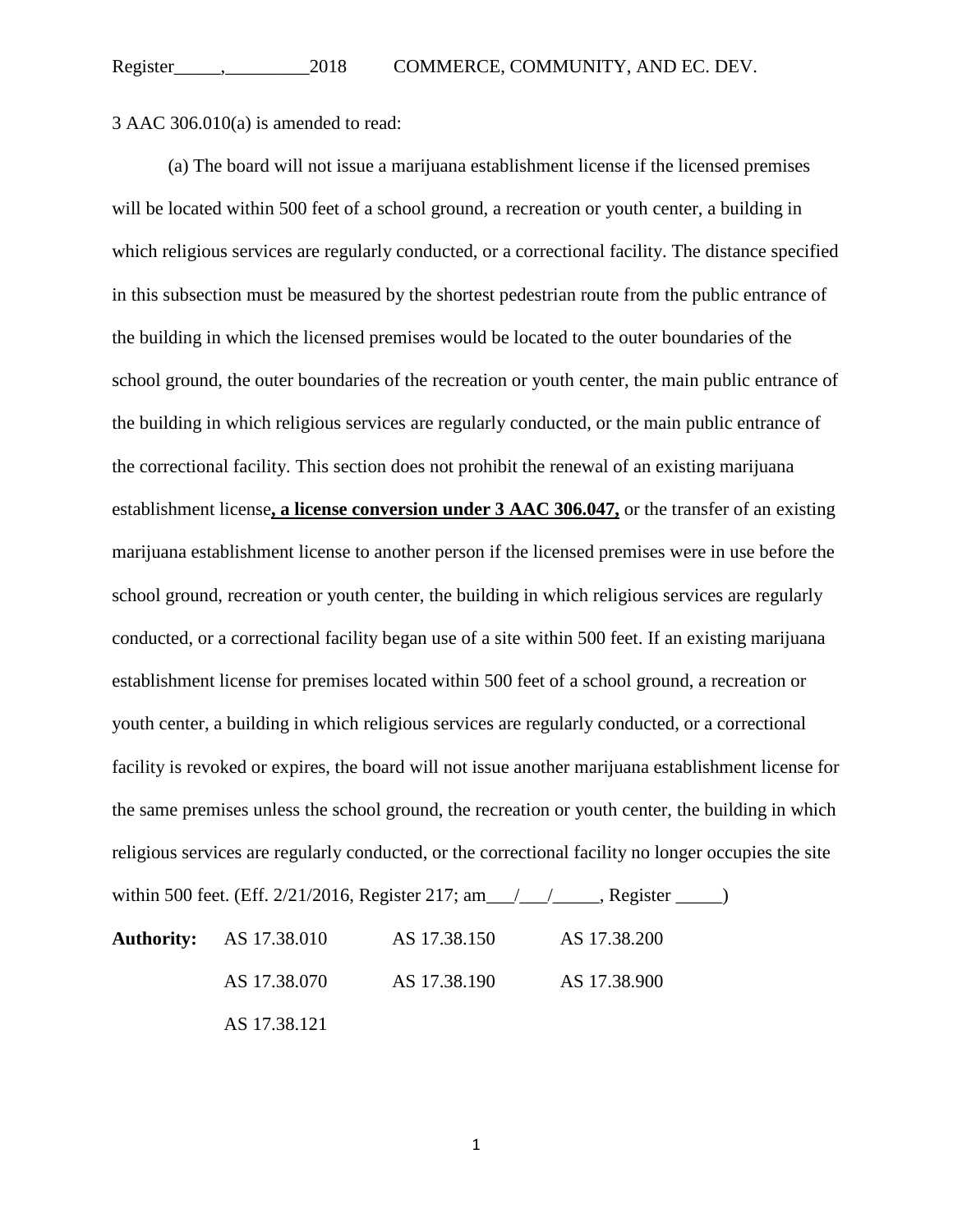3 AAC 306 is amended by adding a new section to read:

**3 AAC 306.047. License Conversion.** (a) An application to convert an existing limited marijuana cultivation facility license to a standard marijuana cultivation license, an existing standard marijuana cultivation facility license to a limited marijuana cultivation facility license, an existing marijuana concentrate manufacturing facility license to a marijuana product manufacturing facility license, or an existing marijuana product manufacturing facility license to a marijuana concentrate manufacturing facility license, must be filed in writing on a form the board prescribes, in compliance with the application procedure set out in 3 AAC 306.025.

(b) To qualify for a license conversion under this section, neither the licensee nor the license location may change.

(c) The license conversion application must contain

(1) an affidavit showing where and when the applicant posted notice of the application, and proof of advertising as required in 3 AAC 306.025(b);

(2) any changes proposed to the approved operating plan;

(3) a detailed diagram of the proposed licensed premises; the diagram must show all entrances and boundaries of the premises, restricted access areas, and storage areas;

(4) the title, lease, or other documentation showing the licensee's sole right to possession of the proposed licensed premises, if the proposed licensed premises for the converted license differ from the existing licensed premises;

(5) the balance of the license fee, if the post-conversion license fee is greater than the pre-conversion license fee;

(6) the application fee; and

2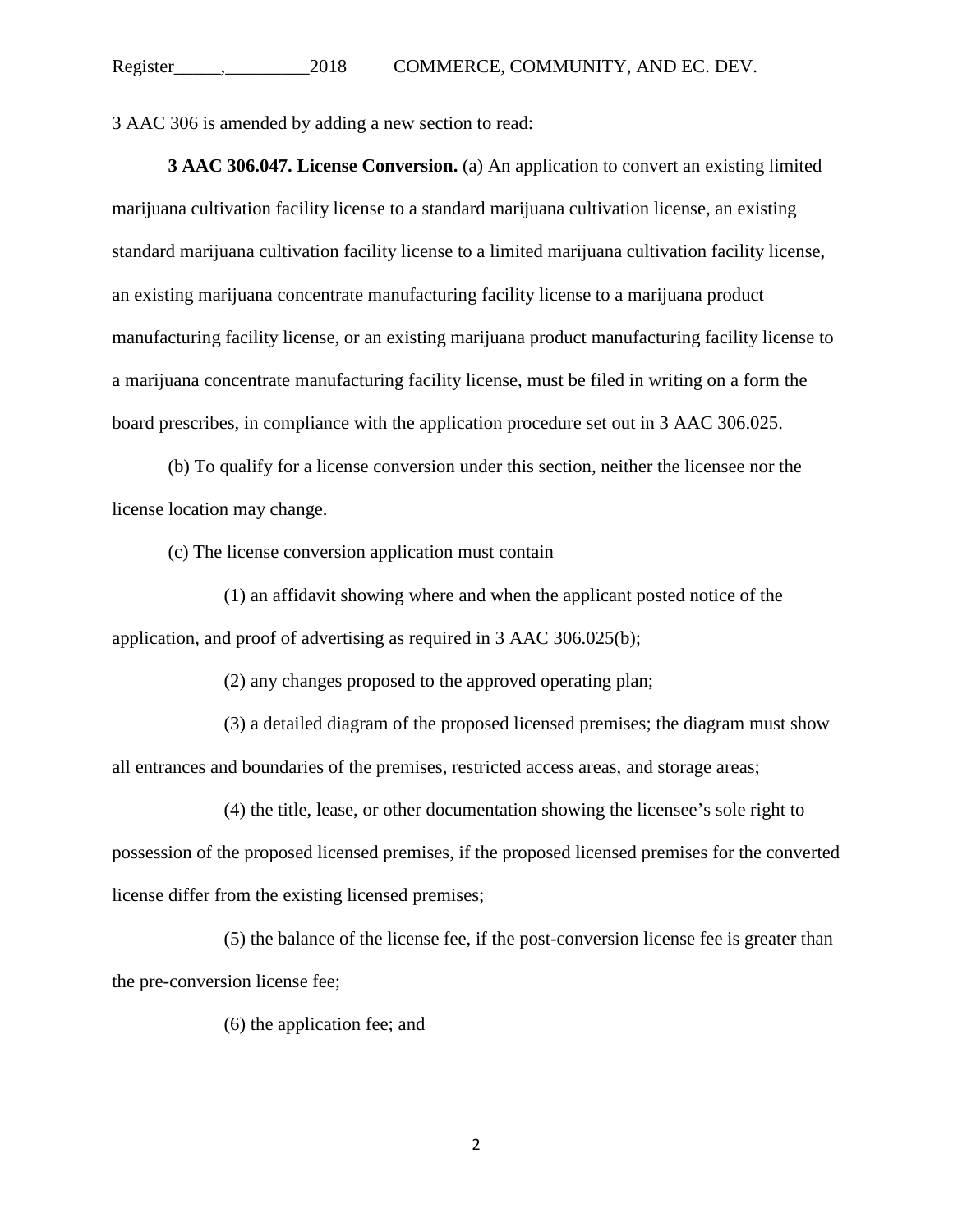## Register\_\_\_\_\_,\_\_\_\_\_\_\_\_\_2018 COMMERCE, COMMUNITY, AND EC. DEV.

(7) any other information required by the board. (Eff.  $\frac{\sqrt{2}}{2}$ , Register  $\rule{1em}{0.15mm}$ **Authority:** AS 17.38.010 AS 17.38.150 AS 17.38.200 AS 17.38.070 AS 17.38.190 AS 17.38.900 AS 17.38.121

3 AAC 306.060 is amended to read:

## **AAC 306.060. Protest by local government**

(a) Not later than 60 days after the director sends notice of an application for a new marijuana establishment license, renewal of a marijuana establishment license, **license conversion,** or transfer of a marijuana establishment license to another person, a local government may protest the application by sending the director and the applicant a written protest and the reasons for the protest. The director may not accept a protest received after the 60-day period. If a local government protests an application for a new or renewal license**, for a license conversion,** or for a transfer of a license to another person, the board will deny the application unless the board finds that the protest is arbitrary, capricious, and unreasonable.

(b) A local government may recommend that the board approve an application for a new license, renewal of a license, **license conversion,** or transfer of a license to another person subject to a condition. The board will impose a condition a local government recommends unless the board finds the recommended condition is arbitrary, capricious, and unreasonable. If the board imposes a condition a local government recommends, the local government shall assume responsibility for monitoring compliance with the condition unless the board provides otherwise.

3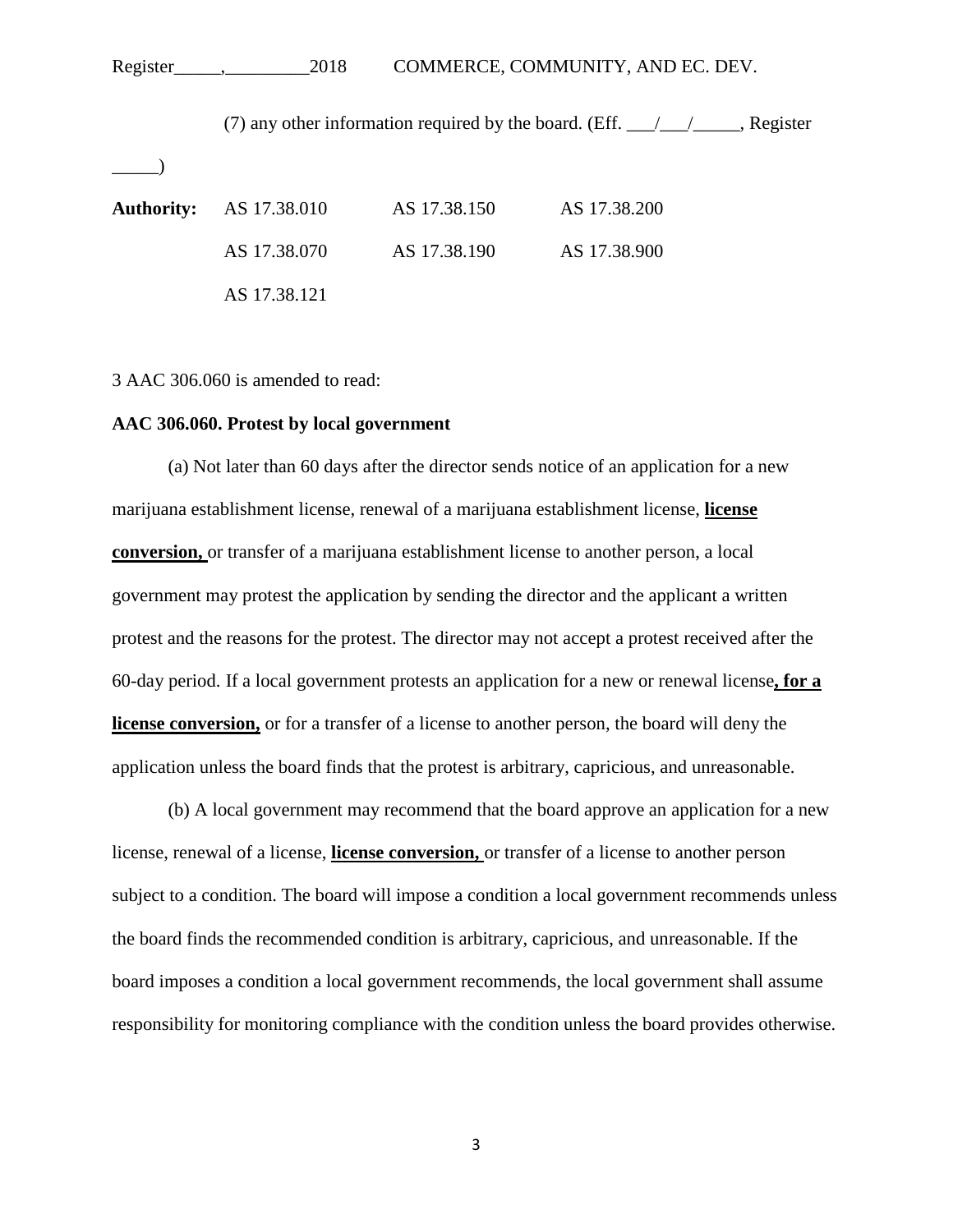(c) If a local government determines that a marijuana establishment has violated a provision of AS 17.38, this chapter, or a condition the board has imposed on the licensee, the local government may notify the board. Unless the director finds that the local government's notice is arbitrary, capricious, and unreasonable, the director shall prepare the determination as an accusation against the licensee under AS 44.62.360 and conduct proceedings to resolve the matter as provided under 3 AAC 306.820.

(d) In this section, "local government" means each local government with jurisdiction over the licensed premises. (Eff.  $2/21/2016$ , Register  $217$ ; am  $\_\_\_\_\_\_\_\_\_\_\_\_\_\_\_\_\_\_\_\_\_\_\_\_\_\_\_\_\_$ 

| <b>Authority:</b> AS 17.38.010 | AS 17.38.150 | AS 17.38.200 |  |
|--------------------------------|--------------|--------------|--|
| AS 17.38.070                   | AS 17.38.190 | AS 17.38.900 |  |
| AS 17.38.121                   |              |              |  |

3 AAC 306.065 is amended to read:

**3 AAC 306.065. Public participation.** A person may object to an application for a new license, renewal of a license, **license conversion,** or transfer of a license to another person by submitting a written statement of reasons for the objection to the board and the applicant not later than 30 days after the director has determined that the application is complete and has given written notice to the local government in accordance with 3 AAC 306.025. The objection must be sent to the applicant at the mailing address or electronic mail address provided in the notice of application and also to the board. If the board determines to conduct a public hearing under this section, an interested person may give oral testimony at the public hearing. (Eff. 2/21/2016, Register 217; am 12/28/2017, Register 224; am\_\_\_/\_\_\_/\_\_\_\_\_, Register \_\_\_\_\_) **Authority:** AS 17.38.010 AS 17.38.150 AS 17.38.200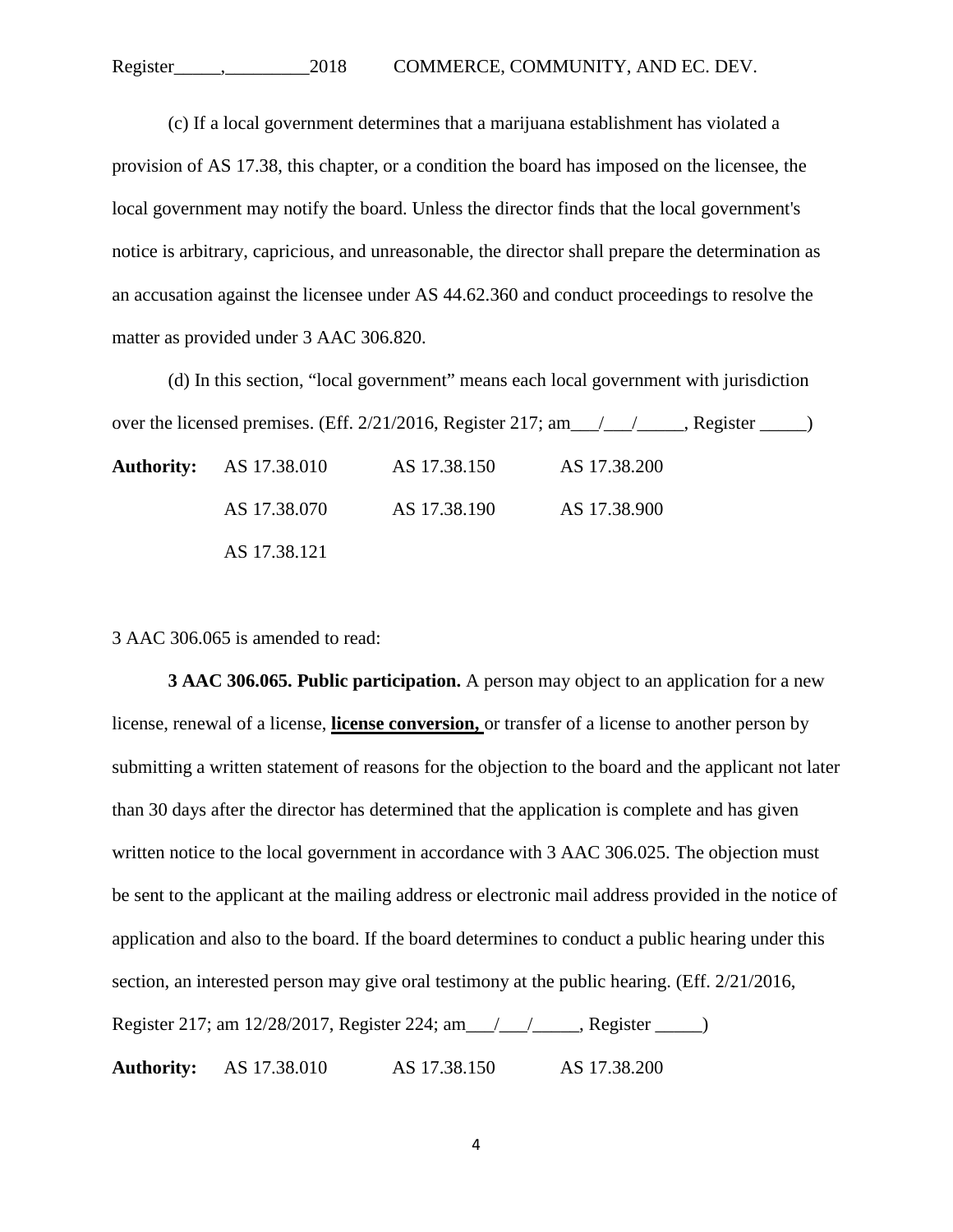| 2018         | COMMERCE, COMMUNITY, AND EC. DEV. |              |  |
|--------------|-----------------------------------|--------------|--|
| AS 17.38.070 | AS 17.38.190                      | AS 17.38.900 |  |
| AS 17.38.121 |                                   |              |  |

3 AAC 306.075(b) is amended to read:

(b) Not later than seven days before the date set for board action on [AN] application**s,** [FOR A NEW LICENSE, RENEWAL OF A LICENSE, OR TRANSFER OF A LICENSE TO ANOTHER PERSON,] the director shall post a meeting agenda listing the matters scheduled for action at that meeting. The board may review an application [FOR A NEW LICENSE, RENEWAL OF A LICENSE, OR TRANSFER OF A LICENSE TO ANOTHER PERSON,] without additional notice to the applicant. (Eff. 2/21/2016, Register 217; am 12/28/2017, Register 224; am\_\_\_/\_\_\_/\_\_\_\_\_, Register \_\_\_\_\_) **Authority:** AS 17.38.010 AS 17.38.150 AS 17.38.200 AS 17.38.070 AS 17.38.190 AS 17.38.900 AS 17.38.121

3 AAC 306.080(d) is amended to read:

(d) If the board denies an application for a new license, renewal of a license, **license conversion,** or transfer of a license to another person, the board will, not later than 15 days after the board meeting at which the application was denied, furnish a written statement of issues to the applicant, explaining the reason for the denial in clear and concise language, and identifying any statute or regulation on which the denial is based. In the notice of denial the board will inform the applicant of the right to an informal conference under 3 AAC 306.085 and to a formal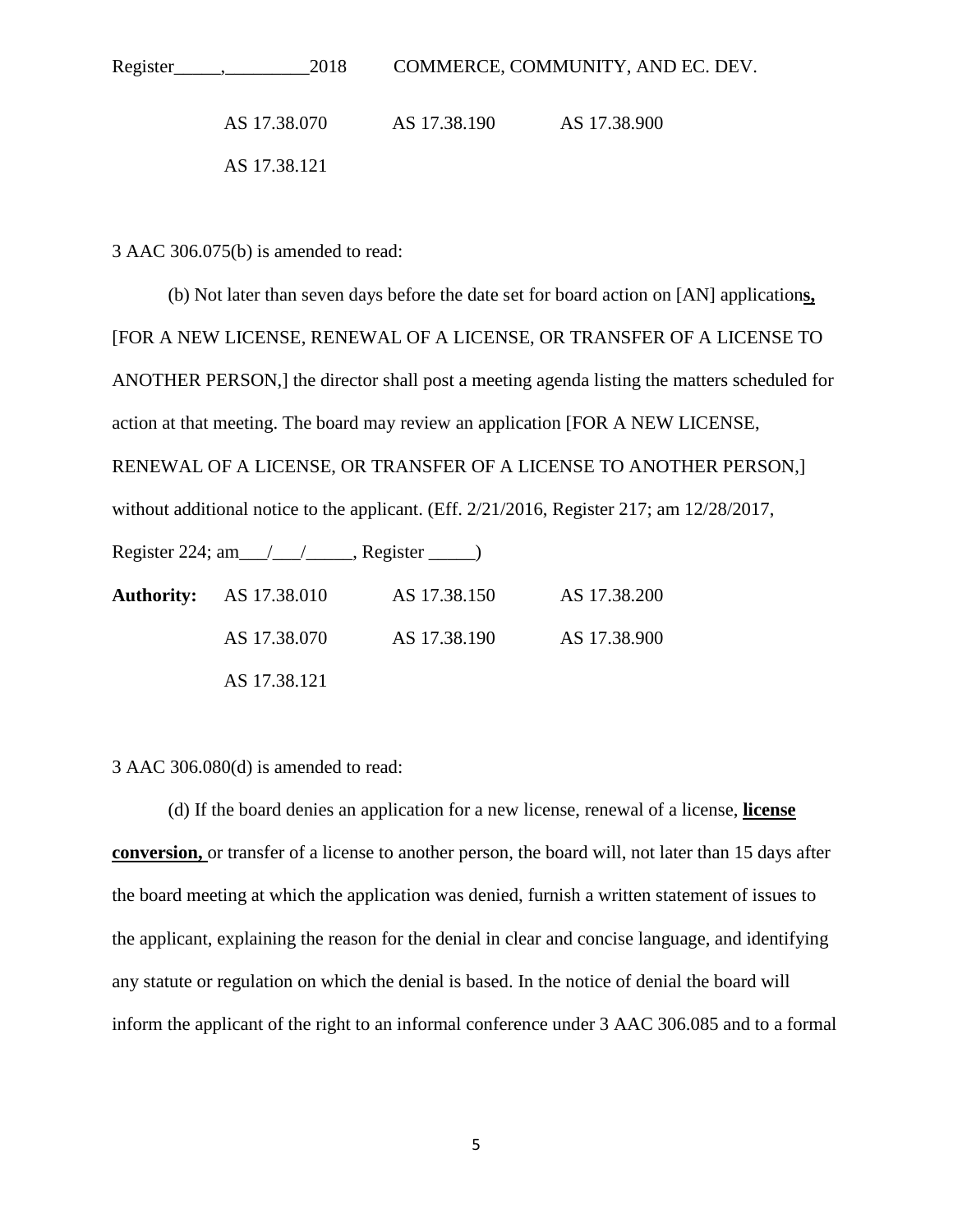Register\_\_\_\_\_,\_\_\_\_\_\_\_\_\_2018 COMMERCE, COMMUNITY, AND EC. DEV.

hearing under 3 AAC 306.090. (Eff. 2/21/2016, Register 217; am\_\_\_/\_\_\_/\_\_\_\_\_, Register  $\rightarrow$ **Authority:** AS 17.38.010 AS 17.38.150 AS 17.38.200

AS 17.38.070 AS 17.38.190 AS 17.38.900 AS 17.38.121

3 AAC 306.080 is amended by adding a new subsection to read:

(e) After review of the application and all relevant information, the board will deny an application for license conversion if the board finds

(1) the application contains any false statement of material fact;

(2) the license would violate any restriction applicable to the particular license type authorized under this chapter;

(3) the license is prohibited under this chapter as a result of an ordinance or

election conducted under AS 17.38.210, 3 AAC 306.200, or 3 AAC 306.230;

(4) the board finds that the application does not adequately demonstrate that the

applicant will comply with applicable provisions of this chapter;

(5) the application is protested by the local government; or

(6) the license conversion would not be in the best interests of the public. (Eff.

2/21/2016, Register 217; am\_\_\_/\_\_\_/\_\_\_\_\_, Register \_\_\_\_\_)

| <b>Authority:</b> AS 17.38.010 | AS 17.38.150 | AS 17.38.200 |
|--------------------------------|--------------|--------------|
| AS 17.38.070                   | AS 17.38.190 | AS 17.38.900 |
| AS 17.38.121                   |              |              |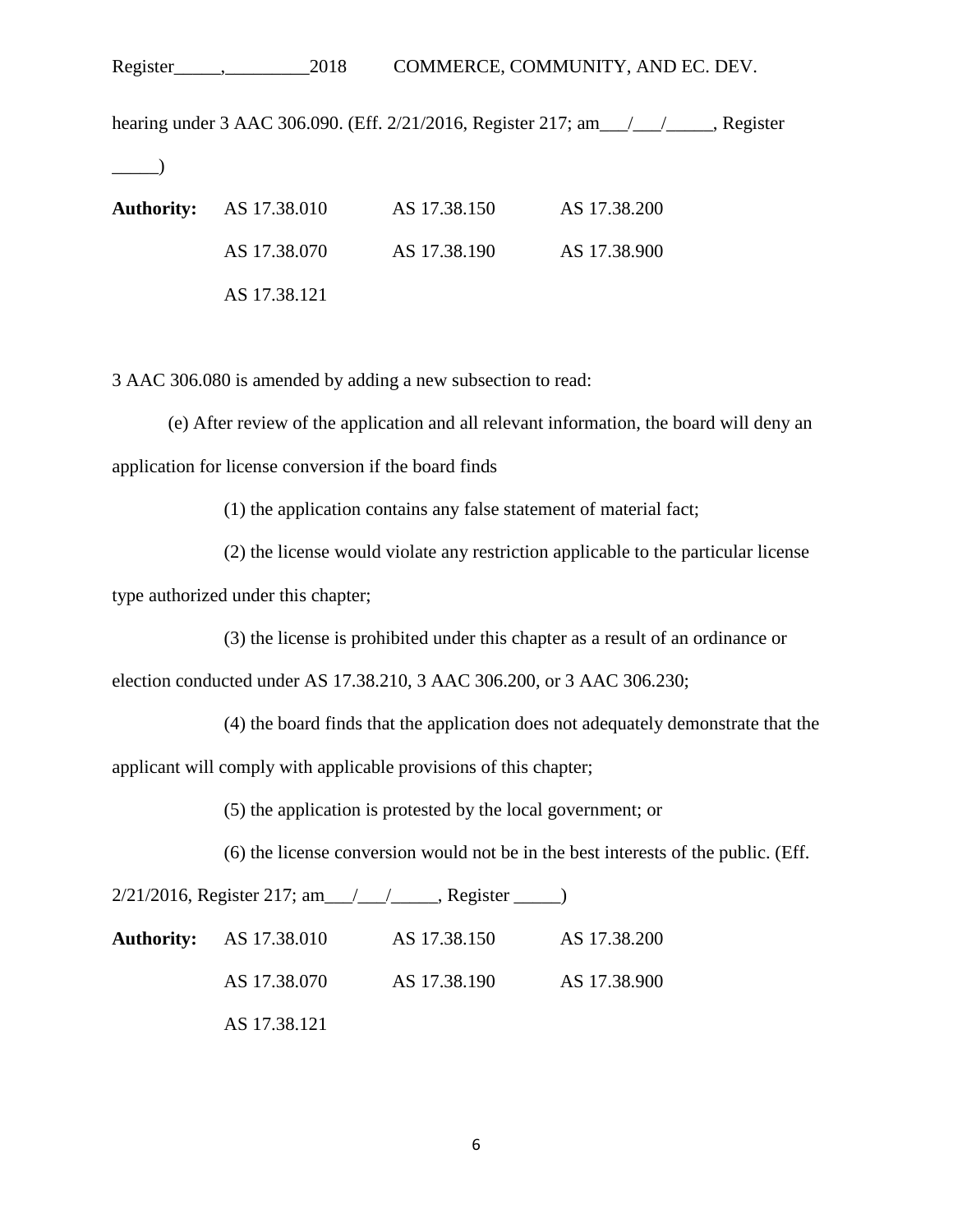3 AAC 306.085(a) is amended to read:

(a) If an applicant for a new license, renewal of a license, **license conversion,** or transfer of a license to another person is aggrieved by an action of the board denying the application, the applicant may, not later than 15 days after the date of the written notice of denial, request an informal conference with the director or the board. An informal conference requested under this section must be held at a time and place convenient to the applicant and the board, but not later than the next scheduled meeting of the board. An informal conference may be conducted telephonically. (Eff. 2/21/2016, Register 217; am\_\_\_/\_\_\_/\_\_\_\_\_, Register \_\_\_\_\_)

| <b>Authority:</b> AS 17.38.010 | AS 17.38.150 | AS 17.38.200 |
|--------------------------------|--------------|--------------|
| AS 17.38.070                   | AS 17.38.190 | AS 17.38.900 |
| AS 17.38.121                   |              |              |

3 AAC 306.090(a) is amended to read:

(a) If an applicant for a new license, renewal of a license, **license conversion,** or transfer of a license is aggrieved by an action of the board denying the application, the applicant may request a formal hearing by filing a notice of defense in compliance with AS 44.62.390 not later than 15 days after the date of the written notice of the denial, or as provided in 3 AAC 306.085(b) if the applicant requested and participated in an informal conference. Failure to file a notice of defense as provided in this section constitutes a waiver of the right to a formal hearing. (Eff. 2/21/2016, Register 217; am\_\_\_/\_\_\_/\_\_\_\_\_, Register \_\_\_\_\_)

| <b>Authority:</b> AS 17.38.010 | AS 17.38.150 | AS 17.38.200 |
|--------------------------------|--------------|--------------|
| AS 17.38.070                   | AS 17.38.190 | AS 17.38.900 |
| AS 17.38.121                   |              |              |